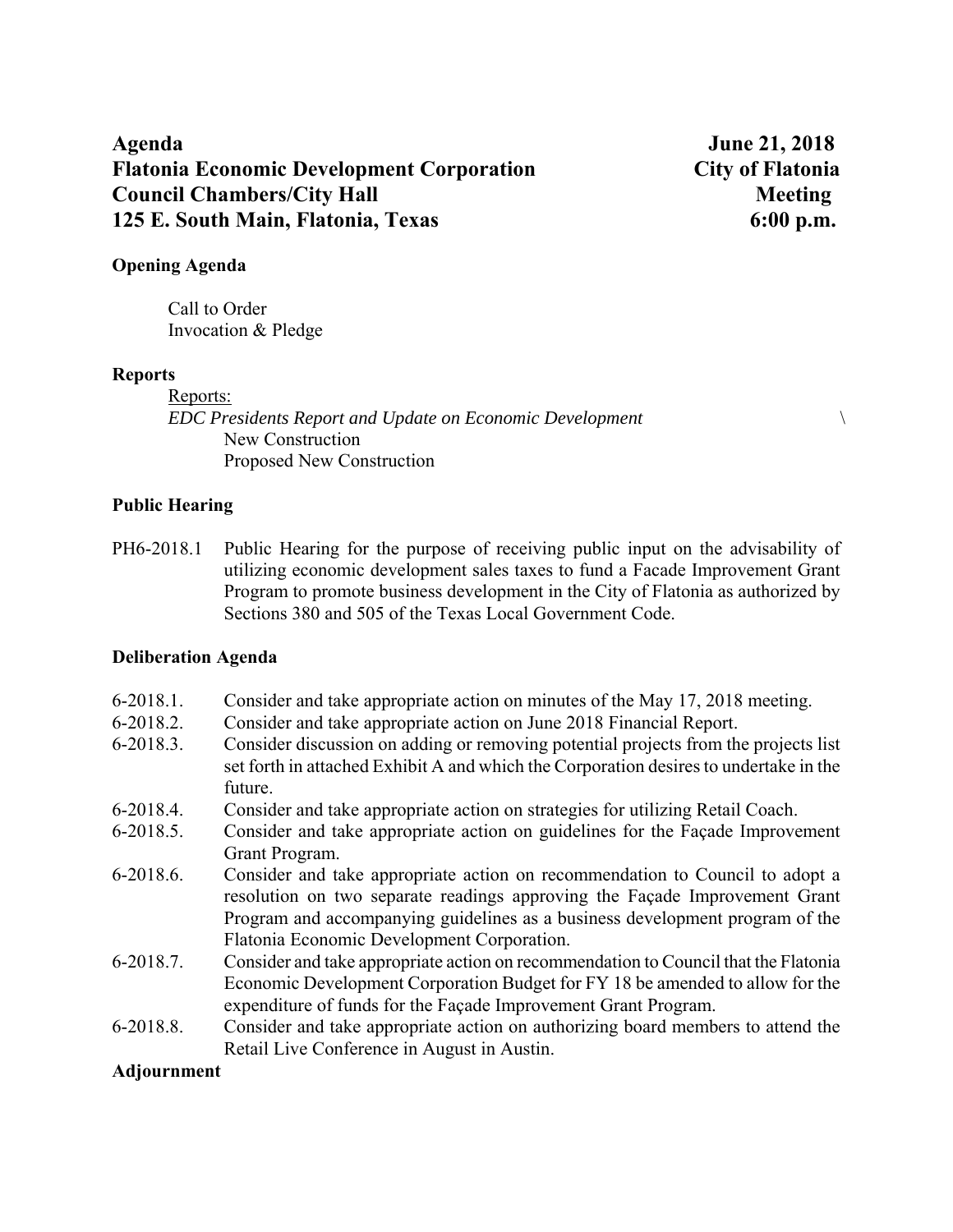I, the undersigned authority hereby certify that the Notice of Meeting was posted on the bulletin board outside the front door of the City Hall of the City of Flatonia, Texas, a place convenient and readily accessible to the general public at all times and said Notice was posted on the following date and time: June 18, 2018 by 5:00 p.m. and remained so posted continuously for at least 72 hours preceding the scheduled time of said meeting.

Melissa Brunner, TRMC, CMC, City Secretary, City of Flatonia

### **NOTICE OF ASSISTANCE AT THE PUBLIC MEETING**

The Flatonia City Hall is wheelchair accessible. Access to the building is available at the primary entrance facing Main Street. Persons with disabilities who plan to attend this meeting and who may need auxiliary aids or services such as interpreters for persons who are deaf or hearing impaired, readers, or large print are requested to contact the City Secretary's Office at 361-865-3548 or by FAX 361-865-2817 at least two working days prior to the meeting so that appropriate arrangements can be made.

### **EXECUTIVE SESSION STATEMENT**

The City Council reserves the right to adjourn into executive session at any time during the course of this meeting to discuss any of the matters listed above, as authorized by the Texas Government Code, Section 551.071 (Consultations with Attorney), 551.072 (Deliberations) about Real Property), 551.073 (Deliberations Regarding Gifts and Donations), 551.074 (Personnel Matters), 551.076 (Deliberations Regarding Security Devices or Security Audits), 551.086 (Certain Public Power Utilities: Competitive Matters) and 551.087 (Deliberation Regarding Economic Development Negotiations).

### **Agenda Removal Notice**

This Public Notice was removed from the official posting board at the Flatonia City Hall on the following date and time:

 $By:$ 

Melissa Brunner, TRMC, CMC, City Secretary, City of Flatonia